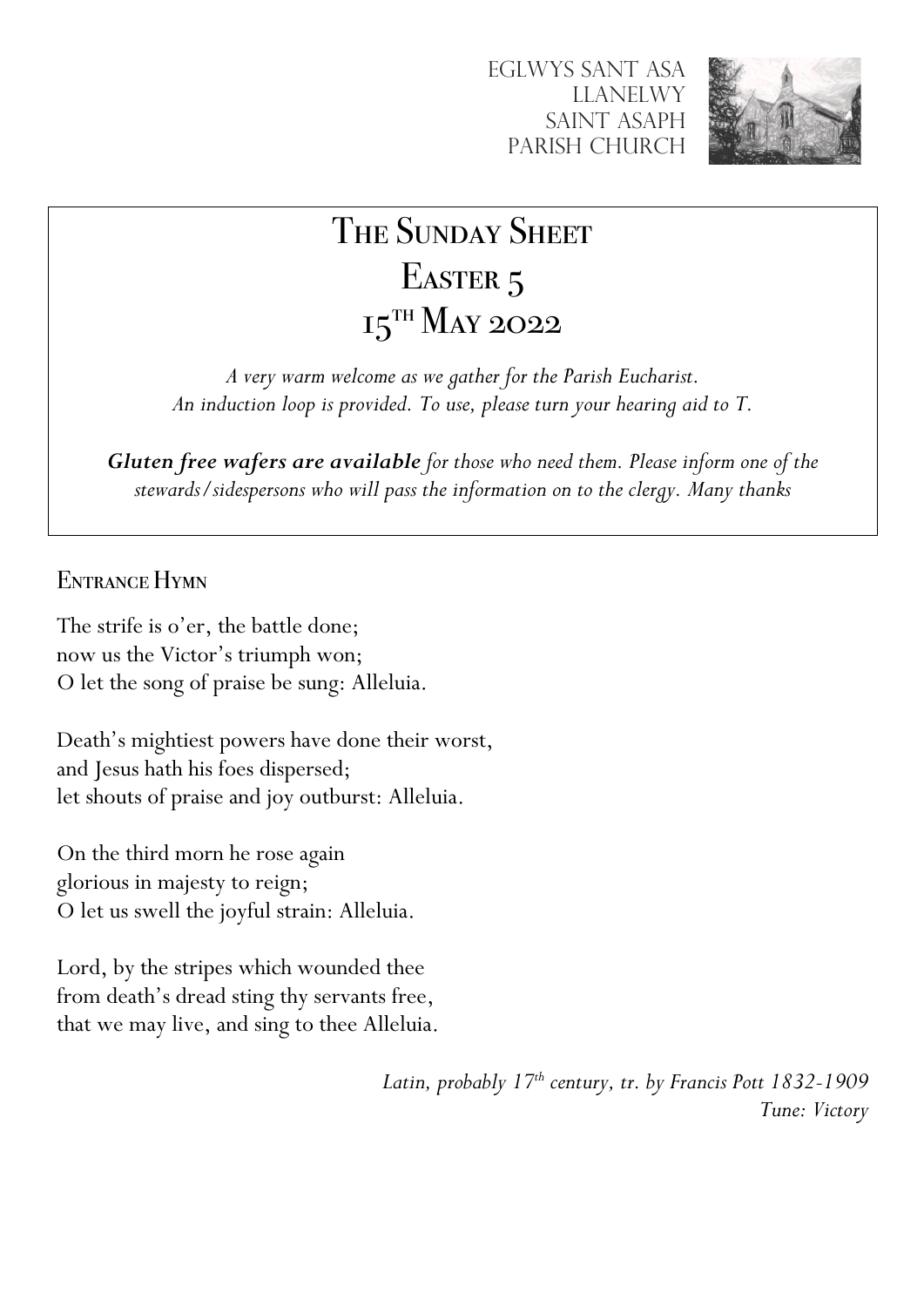## **THE COLLECT**

Almighty God, who through your only-begotten Son Jesus Christ have overcome death and opened to us the gate of everlasting life: grant that, as by your grace going before us you put into our minds good desires, so by your continual help we may bring them to good effect; through Jesus Christ our risen Lord, who is alive and reigns with you, in the unity of the Holy Spirit, one God, now and for ever. **Amen.**

#### ACTS  $II. I-I$ <sup>8</sup>

A reading from the Acts of the Apostles.

Now the apostles and the believers who were in Judea heard that the Gentiles had also accepted the word of God. So when Peter went up to Jerusalem, the circumcised believers criticized him, saying, 'Why did you go to uncircumcised men and eat with them?' Then Peter began to explain it to them, step by step, saying, 'I was in the city of Joppa praying, and in a trance I saw a vision. There was something like a large sheet coming down from heaven, being lowered by its four corners; and it came close to me. As I looked at it closely I saw four-footed animals, beasts of prey, reptiles, and birds of the air. I also heard a voice saying to me, "Get up, Peter; kill and eat." But I replied, "By no means, Lord; for nothing profane or unclean has ever entered my mouth." But a second time the voice answered from heaven, "What God has made clean, you must not call profane." This happened three times; then everything was pulled up again to heaven. At that very moment three men, sent to me from Caesarea, arrived at the house where we were. The Spirit told me to go with them and not to make a distinction between them and us. These six brothers also accompanied me, and we entered the man's house. He told us how he had seen the angel standing in his house and saying, "Send to Joppa and bring Simon, who is called Peter; he will give you a message by which you and your entire household will be saved." And as I began to speak, the Holy Spirit fell upon them just as it had upon us at the beginning. And I remembered the word of the Lord, how he had said, "John baptized with water, but you will be baptized with the Holy Spirit." If then God gave them the same gift that he gave us when we believed in the Lord Jesus Christ, who was I that I could hinder God?' When they heard this, they were silenced. And they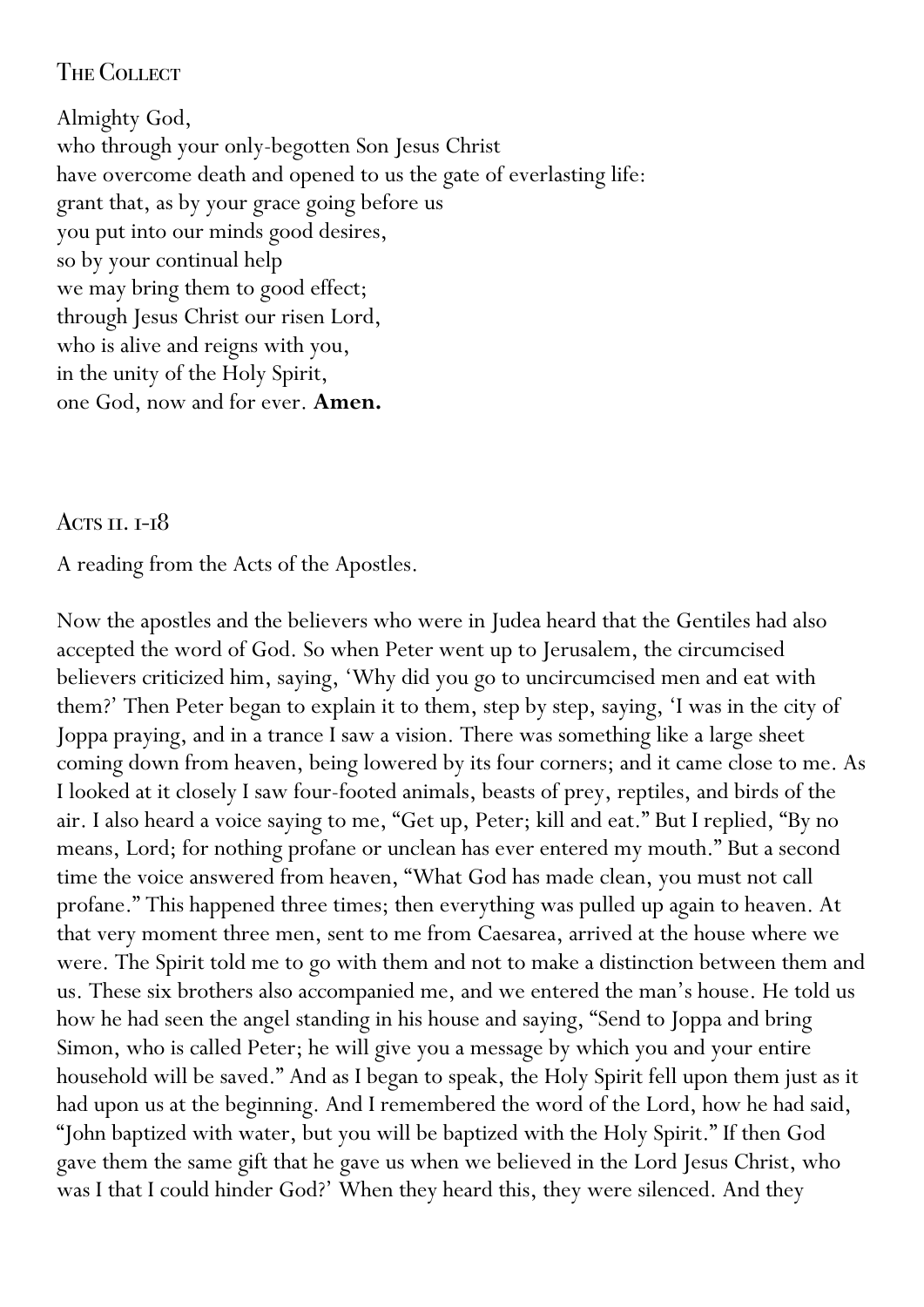praised God, saying, 'Then God has given even to the Gentiles the repentance that leads to life.'

For the word of the Lord: **Thanks be to God.**

The Gospel *Please Stand*

*A new commandment I give unto you: that you love one another as I have loved you, that you love one another as I have loved you.*

By this shall all know that you are my disciples if you have love one for another. By this shall all know that you are my disciples if you have love one for another.

*A new commandment I give unto you: that you love one another as I have loved you, that you love one another as I have loved you.*

*Unknown, arr. Andrew Moore*

JOHN 13. 31-35

Listen to the Gospel of Christ according to Saint John. **Glory to you, O Lord.**

During the supper, when Judas had gone out, Jesus said, 'Now the Son of Man has been glorified, and God has been glorified in him. If God has been glorified in him, God will also glorify him in himself and will glorify him at once. Little children, I am with you only a little longer. You will look for me; and as I said to the Jews so now I say to you, "Where I am going, you cannot come." I give you a new commandment, that you love one another. Just as I have loved you, you also should love one another. By this everyone will know that you are my disciples, if you have love for one another.'

This is the Gospel of the Lord. **Praise to you, O Christ.**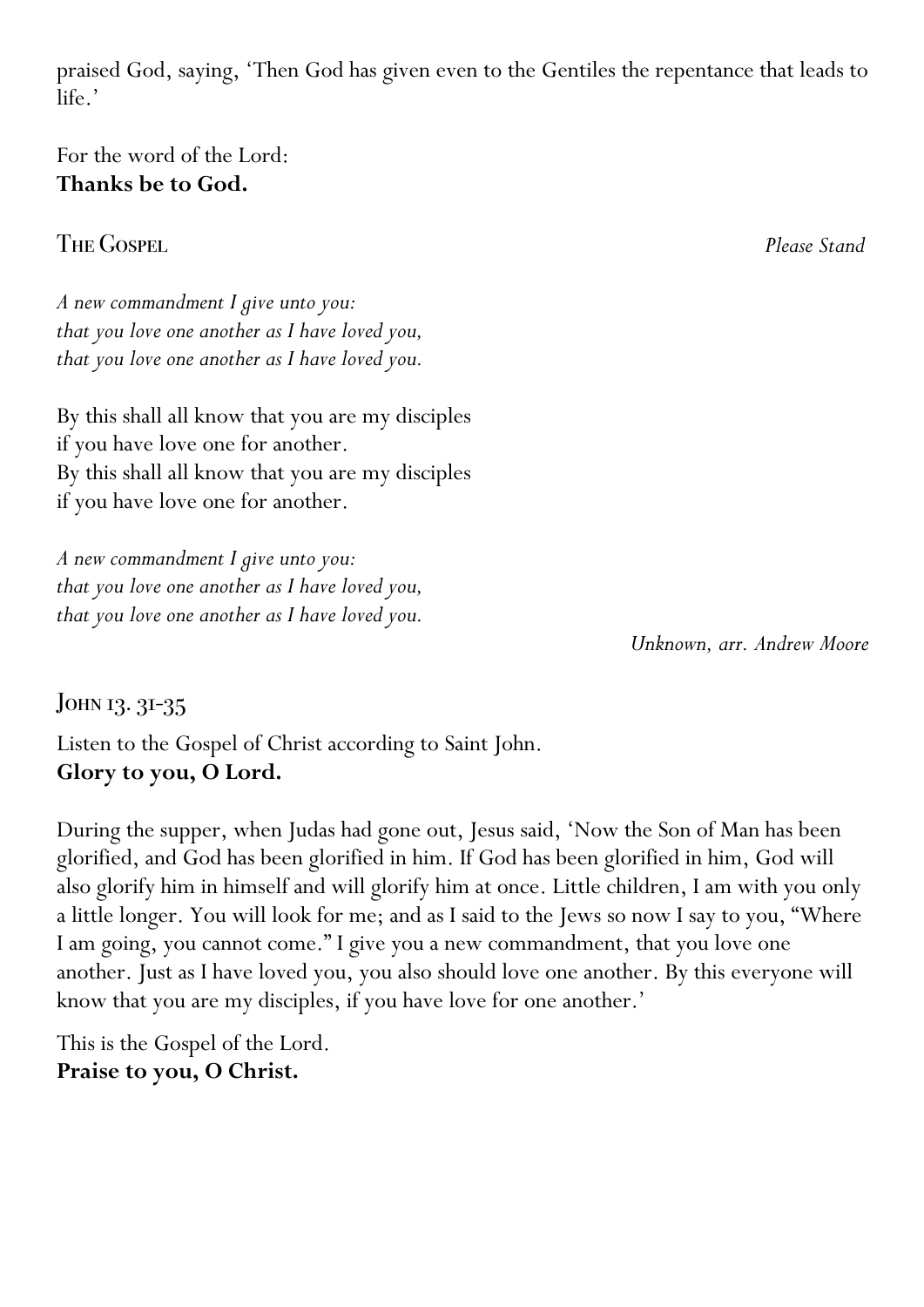## OFFERTORY HYMN

In Christ alone my hope is found, he is my light, my strength, my song; this Cornerstone, this solid Ground, firm through the fiercest drought and storm. What heights of love, what depths of peace, when fears are stilled, when strivings cease! My Comforter, my All in All, here in the love of Christ I stand.

There in the ground his body lay, light of the world by darkness slain: Then bursting forth in glorious day up from the grave he rose again! And as he stands in victory sin's curse has lost its grip on me, for I am his and he is mine – bought with the precious blood of Christ.

No guilt in life, no fear in death, this is the power of Christ in me; from life's first cry to final breath, Jesus commands my destiny. No power of hell, no scheme of man, can ever pluck me from his hand; till he returns or calls me home, here in the power of Christ I'll stand!

> *Words & Music: Stuart Townend b.1963 & Keith Getty b.1974*

# PRAYER OVER THE GIFTS

Gracious God, you show us your way and give us your divine life: may everything we do be directed by the knowledge of your truth; we ask this in the name of Jesus Christ our risen Lord. **Amen.**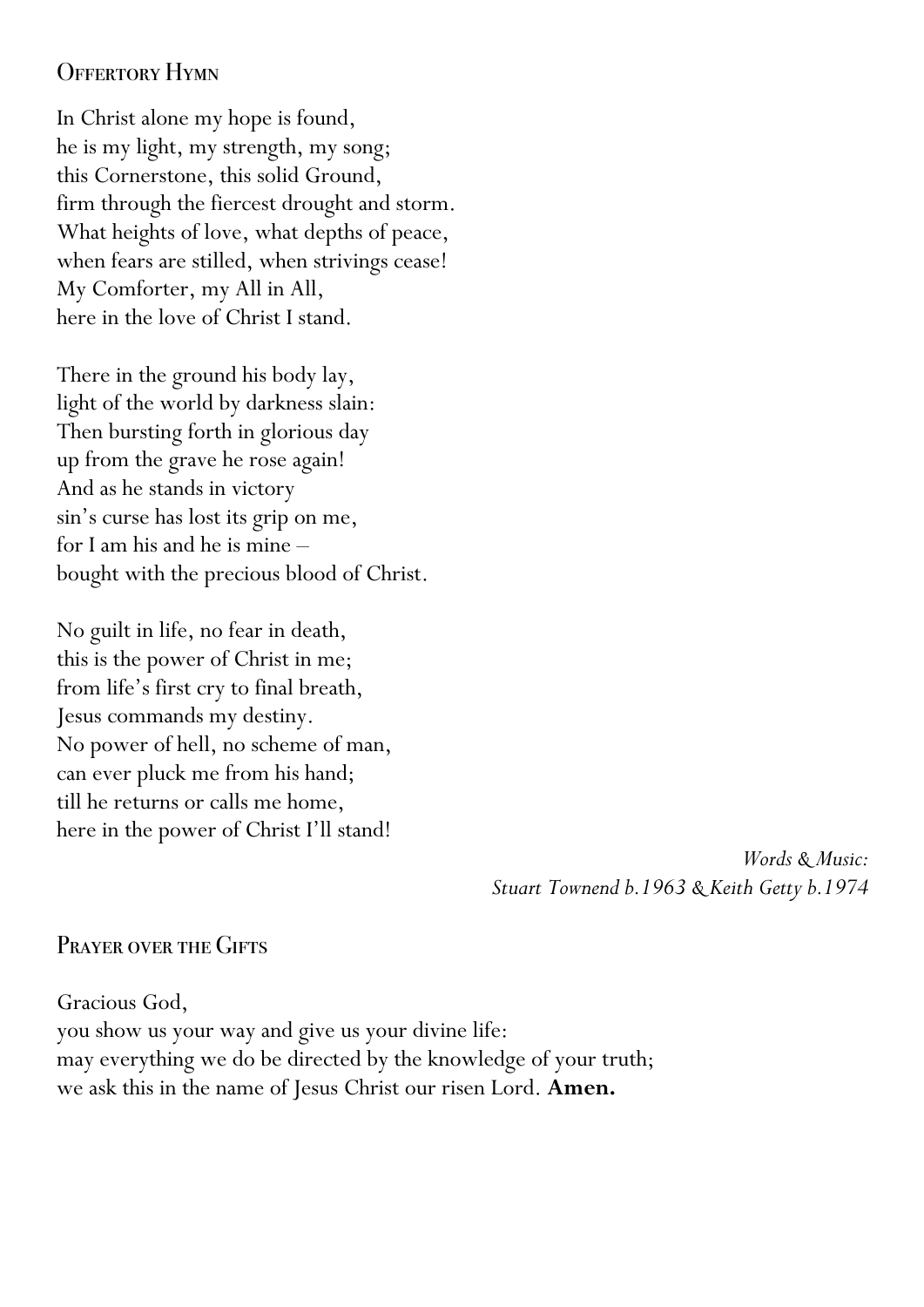#### Hymn at the end of Communion

I am the bread of life; he who comes to me shall not hunger: and all who trust in me shall not thirst – this is what Jesus said: praise him as Lord and Saviour.

*And when the trumpet shall sound and Jesus comes in great power, then he will raise us to be with him for evermore!*

Lord, we are one with you; we rejoice in your new creation: our hearts are fired by your saving love – take up our lives, O Lord, and use us for your glory.

*And when the trumpet ….*

*After S. Suzanne Toolan, Michael Baughan Tune: I am the bread of life*

## Post Communion Prayer

Eternal God, whose Son Jesus Christ is the way, the truth, and the life: grant us to walk in his way, to rejoice in his truth, and to share his risen life; who is alive and reigns, now and for ever. **Amen.**

Final Hymn

Lord, enthroned in heavenly splendour, first-begotten from the dead, thou alone, our strong defender, liftest up thy people's head. Alleluia! Alleluia! Jesu, true and living bread.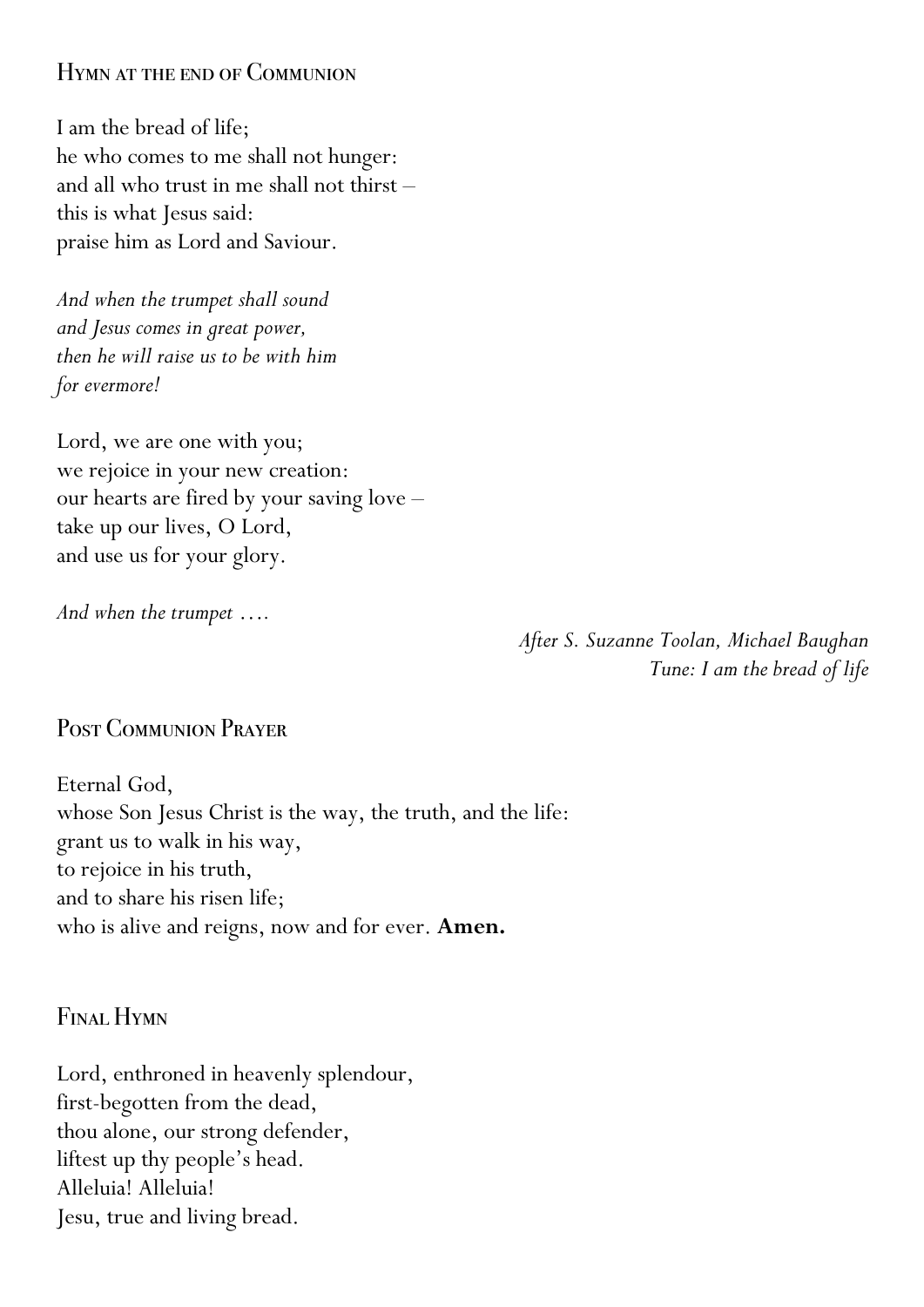Here our humblest homage pay we, here in loving reverence bow; here for faith's discernment pray we, lest we fail to know thee now. Alleluia! Alleluia! Thou are here, we ask not how.

Though the lowliest form doth veil thee as of old in Bethlehem, here as there thine angels hail thee, Branch and Flower of Jesse's Stem. Alleluia! Alleluia! We in worship join with them

Paschal Lamb, thine offering, finished once for all when thou wast slain, in its fullness undiminished shall for evermore remain, Alleluia! Alleluia! cleansing souls from every stain.

Life-imparting heavenly Manna, stricken Rock with streaming side, heaven and earth with loud hosanna worship thee, the Lamb who died, Alleluia! Alleluia! risen, ascended, glorified.

> *George Hugh Bourne 1840-1925 Tune: St Helen*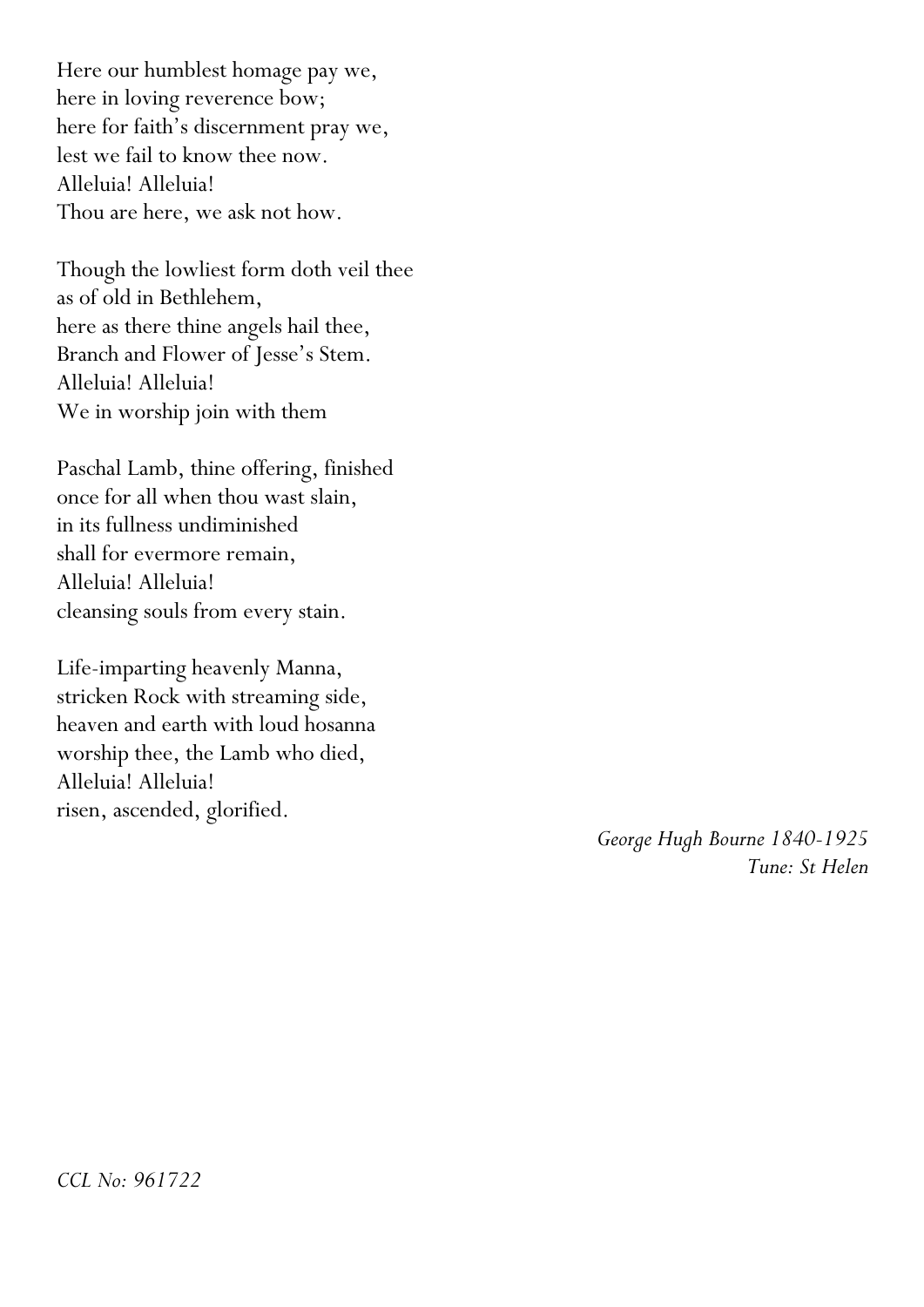## Today's Readings

# ACTS  $II$ .  $I-I$ <sup>8</sup>

Peter defends his understanding of the vision he received in Joppa as God's sign that the Gospel was as much a gift to the Gentiles as to the Jews.

Revelation 21. 1-6 John recounts his vision of a new heaven and a new earth.

# JOHN 13. 31-35

Jesus declares his moment of glory. The disciples cannot follow him. Instead, they are to show his glory by obeying the commandment to love one another.

# **NOTICES**

**Covid 19** Please use the hand sanitiser and **please do continue wear a face covering** when coming to church. Please take care to keep one another safe.

**Refreshments.** Do join us for coffee after the Eucharist this morning. No charge but donations gratefully received.

**Jubilee weekend**. There will be a flower festival and a photography exhibition at the parish church over the Jubilee weekend, June 2-5th. We will need stewards for the event; stewarding sessions are hour and half long. If anyone is able to help with the stewarding/ welcoming over the weekend, please see Gwenda Hardie or Janet Cameron.

**Evening locking up rota.** The church is now open over the weekends as well as during the week. Key holders continue to lock up after the various activities mid week. Please sign up on the rota at the back of back of the church if you are able to help with this.

The Week Ahead

## **16th Monday – Feria**

9am Morning Prayer 9.30am Holy Eucharist *at the Cathedral* 5pm Evening Prayer

## **17th Tuesday – Feria**

9am Morning Prayer 6pm Evening Prayer 7pm Holy Eucharist *at the Cathedral*

# **18th Wednesday – Feria**

9am Morning Prayer 10.30am Holy Eucharist *at the Cathedral* 5pm Evening Prayer

**19th Thursday – Dunstan, Bishop** 9am Morning Prayer 10am Holy Eucharist *at the Parish Church* 5pm Evening Prayer

## **20th Friday – Feria**

9am Morning Prayer 9.30am Offeren *(Welsh Eucharist)* 6pm Choral Evensong

# **21st Saturday – Feria**

9am Morning Prayer 5pm Evening Prayer

## **22nd Sunday – Easter 6**

9.30am The Parish Eucharist 11am The Cathedral Eucharist 3.30pm Choral Evensong